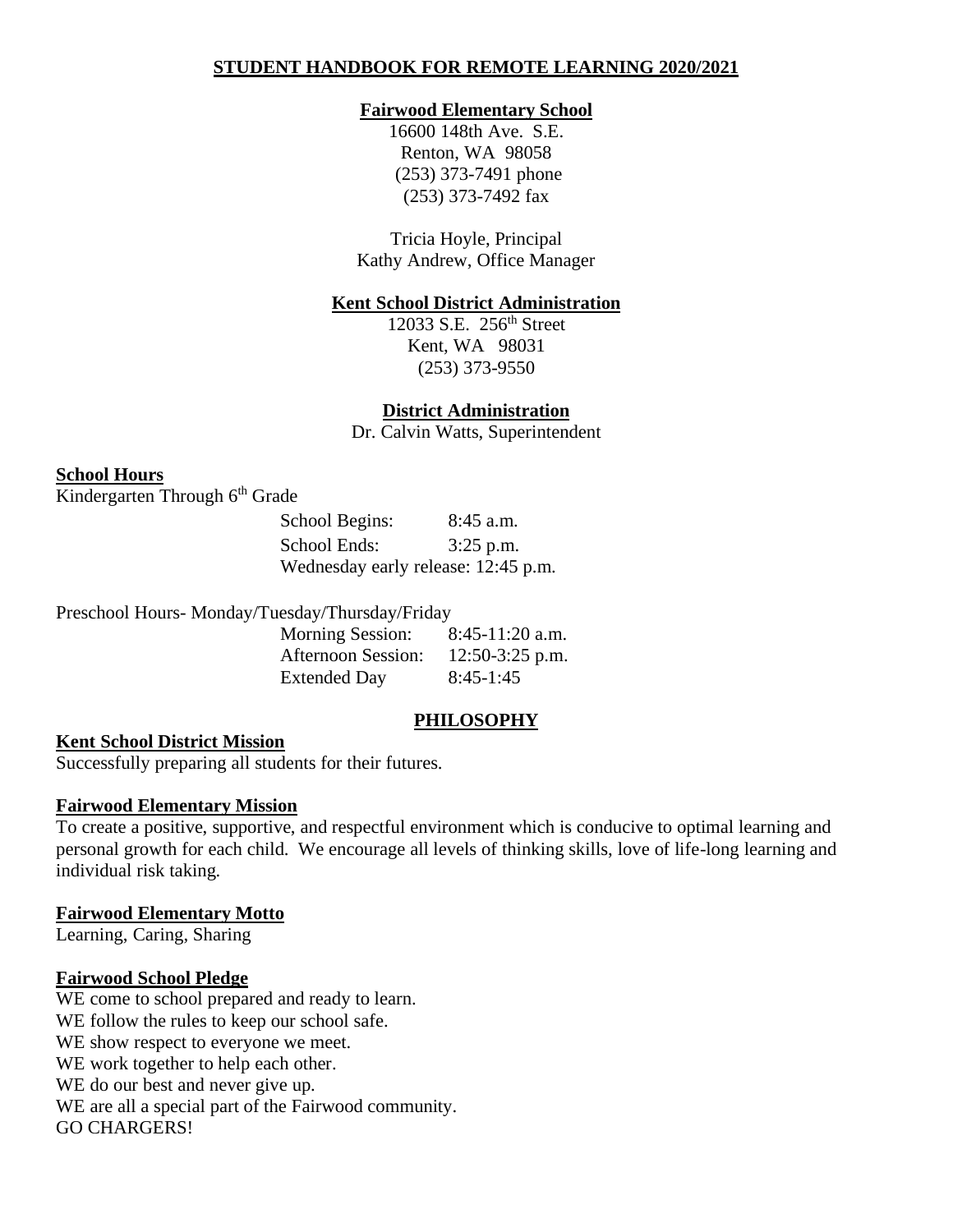### **Fairwood Code of Conduct RESPECT**

- Treat others the way you want to be treated
- Show good sportsmanship
- Use appropriate language
- Follow directions and rules
- Take turns and share

### **RESPONSIBILITY**

- Be on time and prepared
- Take care of school and personal property
- Have an appropriate school space at home

#### **SAFETY**

- Use Kelso' Choices for "Small Problems"
- Report "Big Problems" to an adult
- Use meeting chat only during meetings
- Keep log-in and personal information private

## **STAFF LIST & MICROSOFT TEAMS PHONE NUMBERS**

Below you will find the staff list for 2020-2021 along with each staff members phone number. You can also contact them via email [\(firstname.lastname@kent.k12.wa.us\)](mailto:firstname.lastname@kent.k12.wa.us). If you need support for your student and/or family, please feel free to contact the staff members listed below.

**Cristina Franco**- School Counselor. Please contact Mrs. Franco if you have any of the following needs or concerns: social emotional support, support with food or clothing, other basic need resources, etc.

**Mari Davis**- Educational Assistant. Please contact Mrs. Davis if you have any of the following needs or concerns: social emotional support, students having troubles with other students, etc.

### \*\***PLEASE NOTE THAT THESE PHONE NUMBERS WILL SHOW UP ON YOUR CALLER ID AS OUT OF STATE NUMBERS.**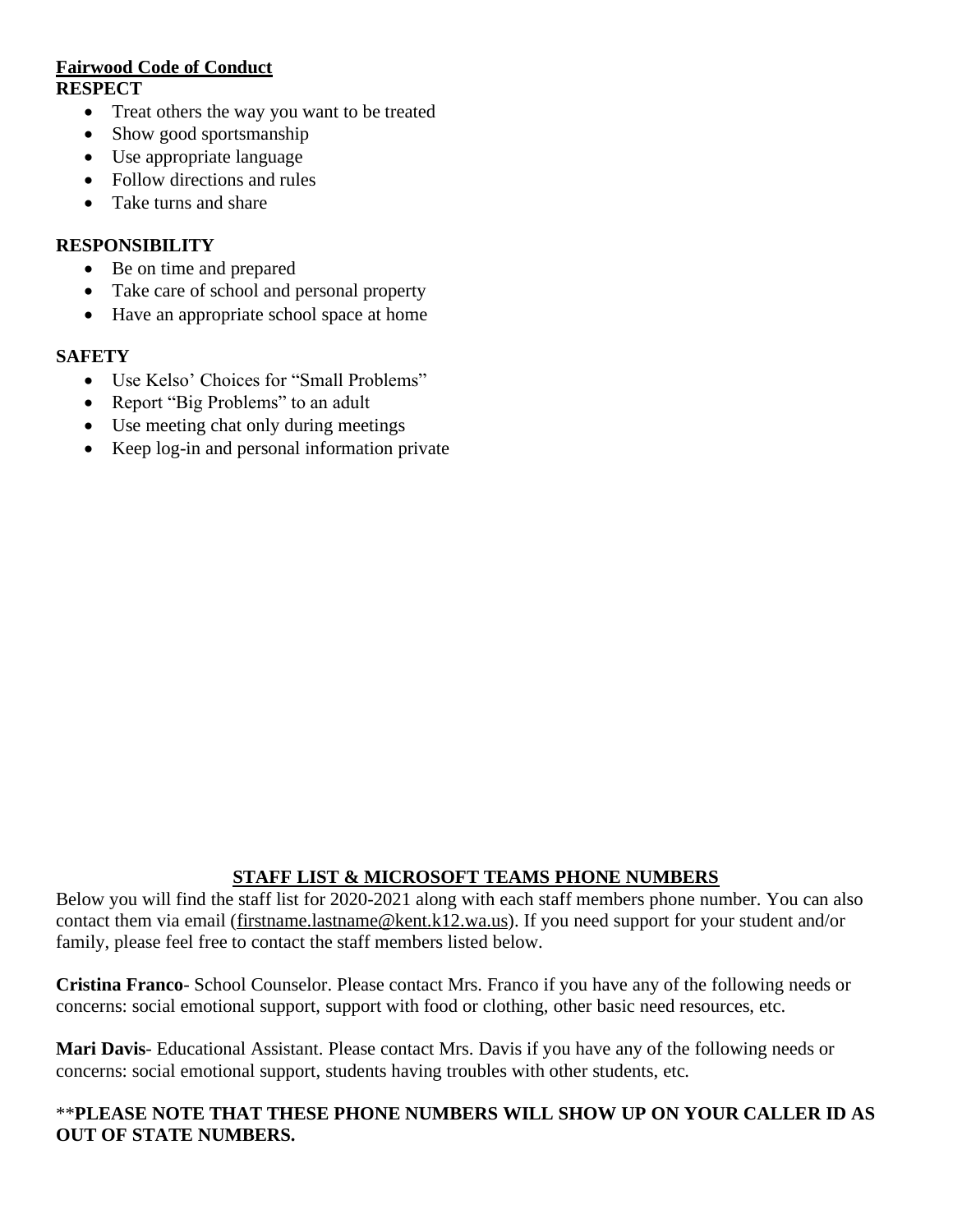| <b>GRADE</b>  | <b>TEACHER</b>       | <b>PHONE#</b>  |  |
|---------------|----------------------|----------------|--|
| Pre           | Mary "Chris" Hattrup | (208) 817-0826 |  |
| Pre           | Anna-Marie Kramer    | (208) 817-9314 |  |
| Pre           | Erin Staubli         | (208) 925-0945 |  |
| К             | Leah Marsland        | (208) 817-9447 |  |
| К             | Pamela Wray          | (986) 867-0073 |  |
| 1             | Nicole Bass          | (208) 609-7677 |  |
| 1             | Jan Wilson           | (986) 867-0041 |  |
| 2             | Yiyi Liu             | (208)817-9403  |  |
| 2             | Shelbie Frounfelter  | (208) 817-0457 |  |
| 3             | Rachelle Panergo     | (208) 817-9652 |  |
| 3             | Michael McCauley     | (208) 817-9472 |  |
| 2/3           | Susanna Taylor       | (208) 963-5126 |  |
| 4             | Douglas Newby        | (208) 817-9593 |  |
| 4             | <b>Edyte Parsons</b> | (208) 817-9666 |  |
| 5             | Kallee Hart          | (208) 817-0822 |  |
| 5             | Tami Koch            | (208) 817-9309 |  |
| 6             | Jessica Haury        | (208) 817-9262 |  |
| 6             | Barbara Wood         | (986) 867-0061 |  |
| IP            | Lisa Parks           | (208) 817-9660 |  |
| LAP           | Sandra Reeley        | (208) 925-0514 |  |
| PE            | Michelle Jones       | (208) 817-9236 |  |
| Library/Media | Sheena Keiser        | (208) 817-9262 |  |
| ELL/PE        | Scott Seelbach       | (208) 925-0647 |  |
| General Music | Claire Rehmke        | (208) 925-0517 |  |
| Orchestra     | Corey Birch          | (208) 609-7713 |  |
| Band          | Scott Sellevold      | (208) 925-0647 |  |
| Ed Assist/PE  | Mari Davis           | (208) 609-7911 |  |
| Counselor     | Cristina Franco      | (208) 817-0440 |  |
| Principal     | Patricia Hoyle       | (253) 294-5930 |  |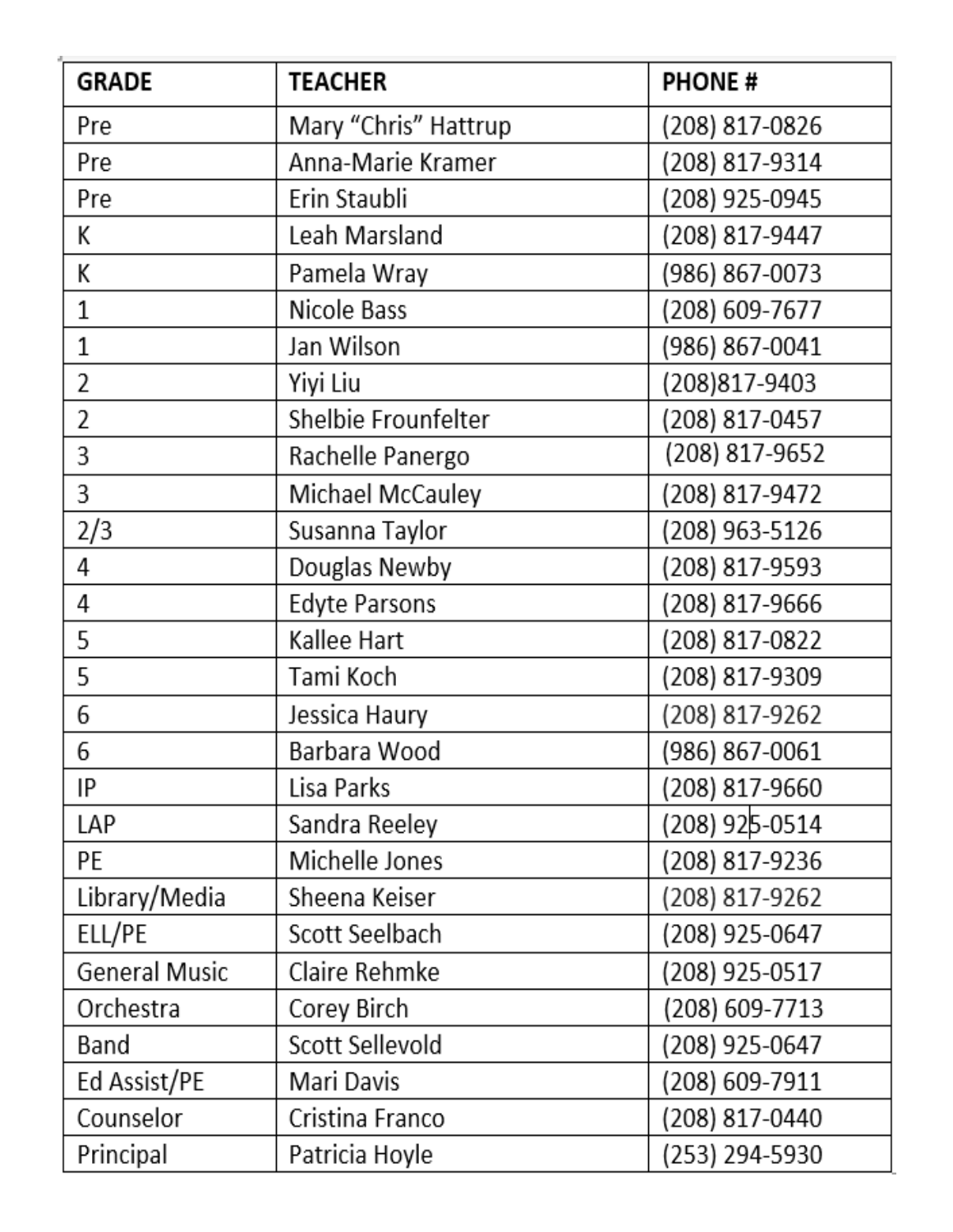## **FAMILY ACCESS**

Family Access allows parents/guardians electronic access to school related information. Parents of elementary students can view their child's attendance, the school calendar, messages from the school office or teacher, test scores, and vaccination records, along with student and emergency contact information. Parents can report their student absent online through Family Access. Parents of secondary students, and secondary students themselves, can access all of the previously listed items and also see grades, student schedule, and academic history. Another great feature of Family Access is one login allows parents to view the records of all students within a single family, even if the students are enrolled at different (KSD) schools. Skyward Family Access uses Google Translate to provide translation into over 100 languages.

### **Accessing Skyward**

## [Skyward Family Access](https://www2.kent.wa-k12.net/scripts/cgiip.exe/WService=wkents71/seplog01.w)

### Skyward Family Access Mobile

Parents or guardians with an email address on file can use the "Forgot your Login/Password" link on the Family Access login page or parents can contact the student's school for log-in information.

## **Please DO NOT give your child access to your parent login.**

If there are questions regarding the log-in ID and password, student grades, or other student or school information, please contact the student's school.

- For information on Skyward parent access please contact, Kathy Andrew or Patricia Hoyle.
- For information on Skyward student access: please contact the classroom teacher or main office.

## **COMPULSORY ATTENDANCE LAW**

## **Did You Know?**

- **Maintaining good attendance is one of the most important things a student can do to be successful.**
- Attendance is important in all grade levels, from Pre-K through  $12<sup>th</sup>$  grade. Students who attend regularly are much more likely to be at or above grade level standards. Poor attendance at any grade increases the likelihood of falling behind academically.
- All absences (excused and unexcused) have the potential of harming students academically. Students who miss 10% (18 days) of the school year are defined as being chronically absent. Students who are chronically absent have greater risk of falling behind one or more grade levels.
- A student can be chronically absent by missing 2 or more days a month. New state laws regarding attendance now require schools to address both excused and unexcused absences.
- Absences can affect the whole classroom if the teacher must slow down learning to help children catch up.
- By 6th grade, absenteeism is one of three signs that a student may drop out of high school.
- By 9th grade, regular and high attendance is a better predictor of graduation rates than 8th grade test scores.
- Please call the office at (253) 373-7491 before **9:15am** if your child will be absent from online classes for the day. You may also send an email: [fwattendance@kent.k12.wa.us.](mailto:fwattendance@kent.k12.wa.us) with the date, student name, parent name, and reason for absence. If we do not hear from you, we call home whenever students are absent, and you may also receive an attendance email. Your phone call in the morning is of great assistance to us. In addition to letting us know the status of your child, it helps to relieve the workload of our office staff and allows us to implement the program effectively. As per school board policy, **Extended vacations, or trips where students will miss school require the prior approval of the principal. Please avoid requesting extended vacations during 3rd -6 th grade state testing.**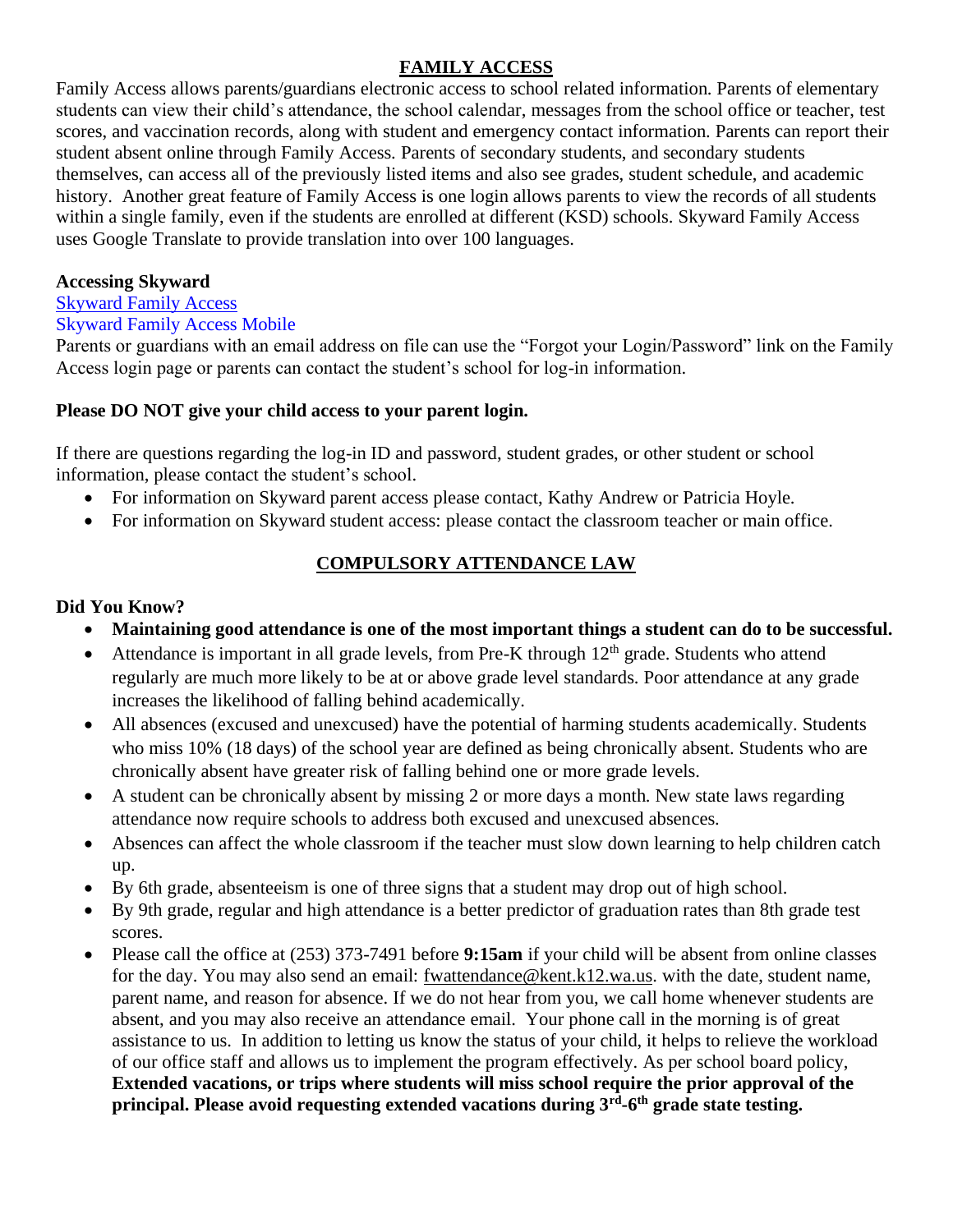## **Attendance During Remote Learning**

There are two types of instruction your student will be able to participate in for attendance.

Synchronous instruction - live instruction with their teacher leading (Microsoft Teams classes) Asynchronous instruction - independent instruction (Canvas, assigned work)

A student is marked present if they participate in synchronous and asynchronous learning options. Evidence of student participation in remote learning may include, but is not limited to:

- A) Daily logins to canvas system
- B) Daily interactions with teacher to acknowledge attendance (including messages, emails, phone calls or video chats
- C) Evidence of participation in a task or assignment

## **NUTRITION SERVICES**

## **Meal Service during Remote Learning**

Nutritious meals are available to all Kent School District students every **Wednesday from 2:00-4:00 p.m. at select schools and bus stops** across Kent School District during remote learning beginning on September 2, 2020.

Each small box (12 inches by 8 inches by 8 inches) contains:

- Meals for the days that school is in session that week. Most boxes will contain five breakfasts and lunches; however, the number of meals will be adjusted for holidays and non-school days because federal regulations allow meals to be provided for school days only.
- A menu with instructions for refrigeration and heating items inside.

On August 31, The US Department of Agriculture (USDA) announced they will extend the summer meal program through December 31, 2020, depending on federal funding.

We are still waiting for further guidance from the Office of Superintendent of Public Instruction (OSPI), but to ensure all students in Kent School District have the nutrition they need to begin remote learning on Thursday, September 3, **we are offering free meals to all of our students on September 2, regardless of their free and reduced-price meal status.**

### **Pick-Up Locations**

Please visit one of the schools or bus stops listed **between 2:00-4:00 p.m. each Wednesday beginning September 2** to pick up a box of meals for KSD students in your household.

Service times and locations are subject to change. Please refer to this [webpage](https://www.kent.k12.wa.us/Page/12420) before each visit for pick-up locations.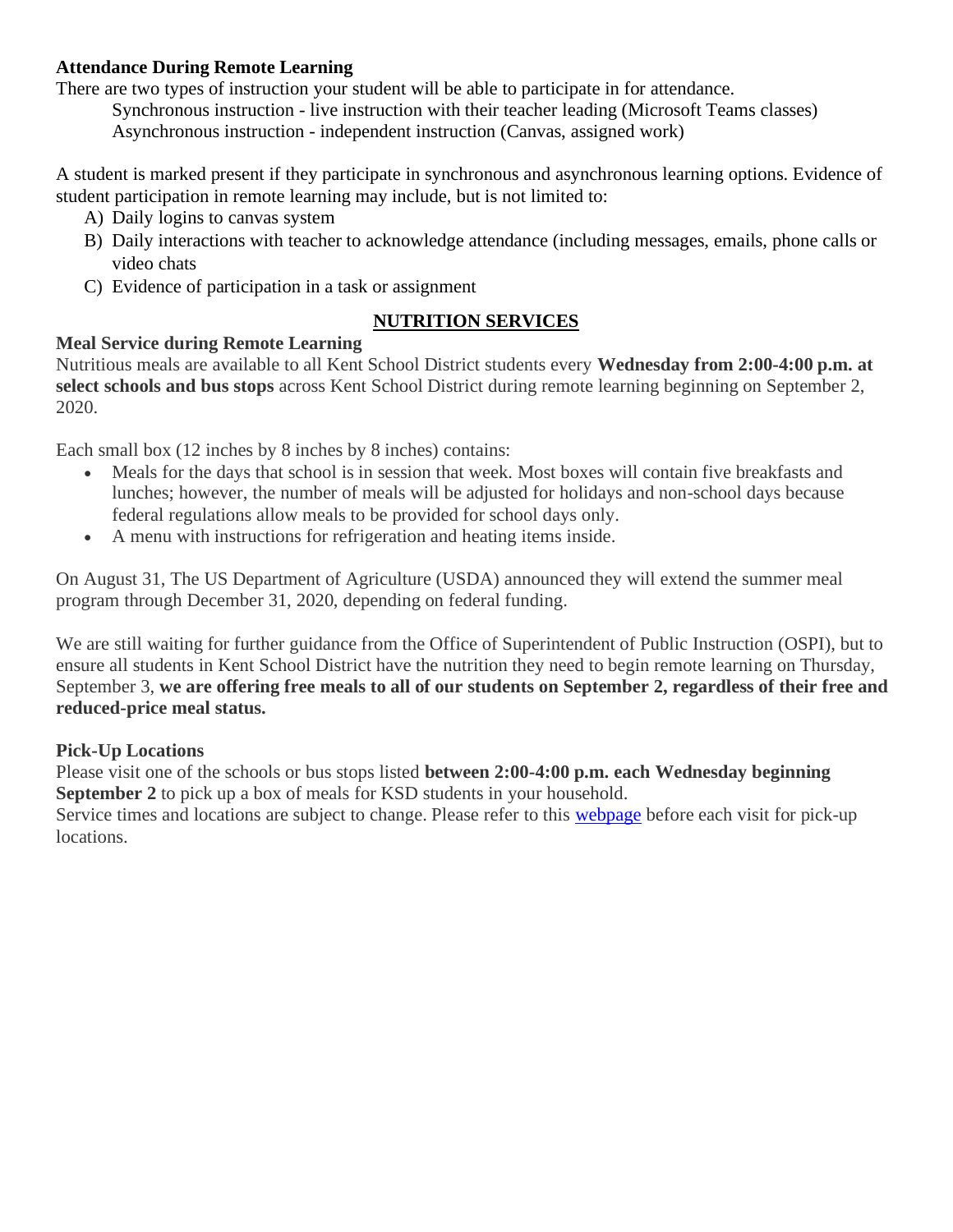### **RESPECT, RESPONSIBILITY AND SAFETY CODE OF CONDUCT**

### **Multi-Tiered Systems of Support**

The Kent School District is committed to the use of a multi-tiered system of support (MTSS) to address student needs and prevent disruptive behaviors before they occur. Each school, using the MTSS framework develops a series of tiered supports to address student needs. These supports are categorized as Tier One, Tier Two and Tier Three Supports. Tier One supports are needed by all students, while students may periodically need Tier Two and/or Tier Three supports in addition to their Tier One supports depending on their individual circumstances.

• Tier 1 – Universal Supports – Supports given to all students at a school. Examples include: Developing and teaching clear school expectations, teaching routines, intentionally developing positive relationships between staff and students and students and students, instruction of Social Emotional Learning (SEL) skills to all students, using restorative practices, and intentionally fostering family engagement.

• Tier 2 – Targeted Supports – A smaller group of students at a school will need targeted supports in addition to what they are receiving in Tier One. This is usually for a defined period of time. Examples of Tier Two supports include: Participating in a support group (friendship, anger, time management), daily check-in/check-out, adult mentorship, reteaching and practicing of social emotional skills (calm-down strategies, problem solving, conflict resolution).

• Tier 3 – Intensive Supports – An even smaller number of students at a school will need intensive supports. Oftentimes students will need these supports in times of trauma. These supports are in addition to the Tier One and Two supports they are already receiving. Tier Three supports are highly individualized and often require a written support plan. The school will often work with our community partners in Behavioral Health (mental health and substance abuse counseling) to deliver these supports.

All staff uses the Positive Behavior Interventions and Supports (PBIS) framework and provides instruction to students on school behaviors expected by the Fairwood Code of Conduct for Respect, Responsibility, and Safety. When students are in violation of the RRS Code of Conduct and/or Kent School District Discipline Policies, disciplinary instruction can range from additional instruction, mediation, written corrective action to suspension and expulsion. (See district handbook for specifics.)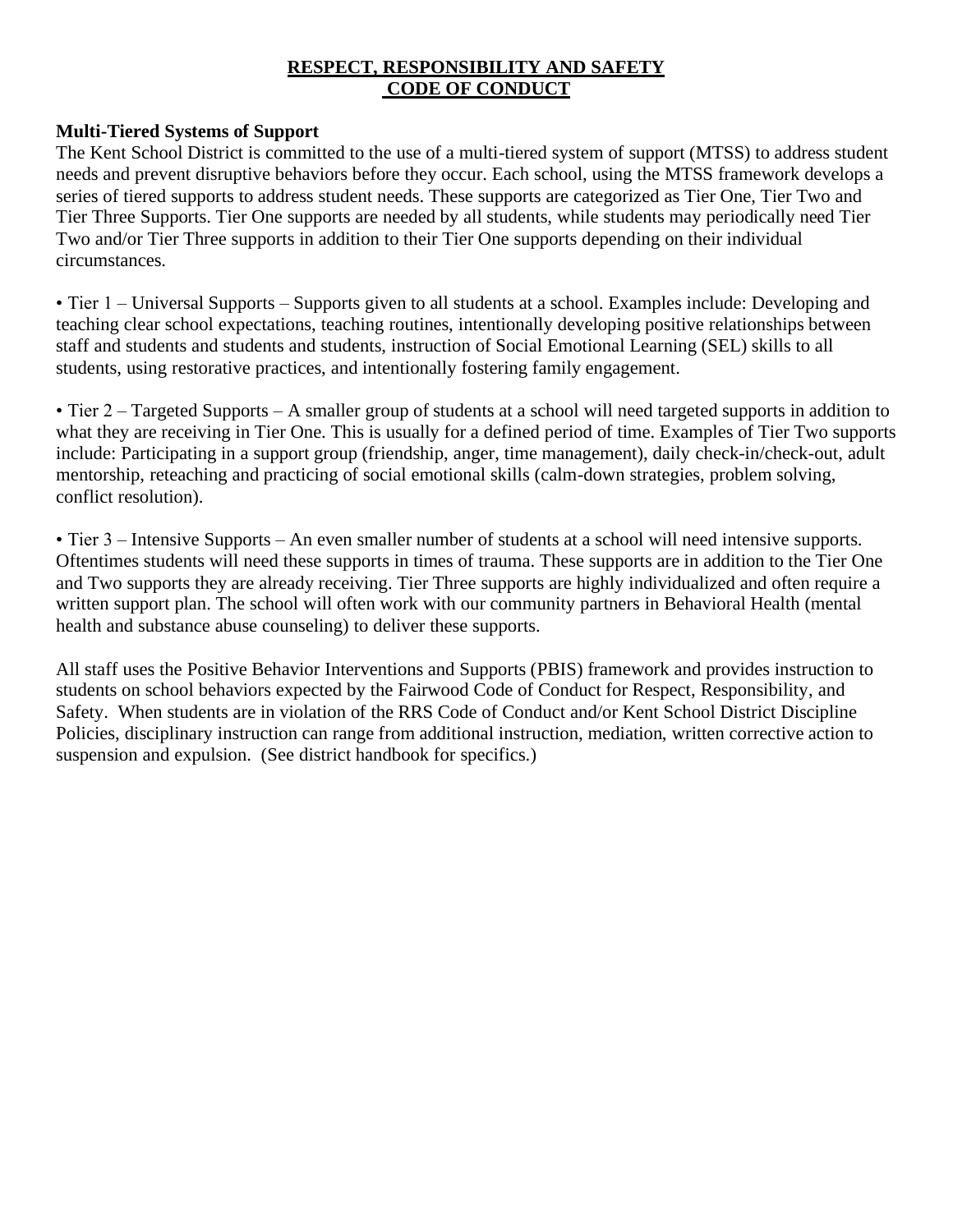# **PBIS Behavior Matrix for Remote Learning**

| <b>Fairwood Elementary</b><br>students and staff are | In a virtual class meeting                                                                                                                                                                                                                                                                                                                                                                                                        | In a small group or one-on-<br>one virtual session                                                                                                                                                                                                                                                                                                                                         | In chat and discussion<br>boards                                                                                                                                                                                                                                                                                                                                                                                               | In general- Microsoft Teams<br>(or other school-associated<br>digital resources)                                                                                                                                                                                                                                                                                                                                                                                 |
|------------------------------------------------------|-----------------------------------------------------------------------------------------------------------------------------------------------------------------------------------------------------------------------------------------------------------------------------------------------------------------------------------------------------------------------------------------------------------------------------------|--------------------------------------------------------------------------------------------------------------------------------------------------------------------------------------------------------------------------------------------------------------------------------------------------------------------------------------------------------------------------------------------|--------------------------------------------------------------------------------------------------------------------------------------------------------------------------------------------------------------------------------------------------------------------------------------------------------------------------------------------------------------------------------------------------------------------------------|------------------------------------------------------------------------------------------------------------------------------------------------------------------------------------------------------------------------------------------------------------------------------------------------------------------------------------------------------------------------------------------------------------------------------------------------------------------|
| Respect                                              | Start with your mic<br>٠<br>muted<br>Keep your attention<br>on the teacher or<br>student who is<br>talking<br>Keep your<br>body/background as<br>still as possible<br>during a class<br>meeting to keep<br>from distracting<br>other students in the<br>meeting<br>Use kind, helpful,<br>words, faces,<br>gestures, pictures<br>Keep your comments<br>on the appropriate<br>topic                                                 | Keep your attention<br>on the teacher or<br>student who is<br>talking<br>Keep your<br>body/background as<br>still as possible<br>during a class<br>meeting to keep<br>from distracting<br>other students in the<br>meeting<br>Use kind, helpful,<br>words, faces,<br>gestures, pictures<br>Keep your comments<br>on the appropriate<br>topic                                               | Keep your comments<br>٠<br>on the appropriate<br>topic<br>Use kind, helpful,<br>words, faces,<br>gestures, pictures                                                                                                                                                                                                                                                                                                            | Use kind, helpful,<br>words, faces,<br>gestures, and<br>pictures<br>Keep your comments<br>on the appropriate<br>topic                                                                                                                                                                                                                                                                                                                                            |
| Responsibility                                       | Be on time, ready to<br>٠<br>learn<br>Stay focused (try not<br>to be doing other<br>things during the<br>meeting)<br>Use an appropriate<br>٠<br>space where you can<br>focus and learn<br>Do your best work on<br>٠<br>any assignment or<br>task given by your<br>teacher<br>Participate actively in<br>the class (camera,<br>hand raise, chat as<br>directed by teacher)<br>Ask questions if you<br>do not understand a<br>topic | Stay focused (try not<br>to be doing other<br>things during the<br>meeting)<br>Use an appropriate<br>٠<br>space where you can<br>focus and learn<br>Participate actively in<br>٠<br>the class (camera,<br>hand raise, chat as<br>directed by teacher)<br>Do your best work on<br>any assignment or<br>task given by your<br>teacher<br>Ask questions if you<br>don't understand a<br>topic | Use the chat to<br>٠<br>ask/answer<br>questions of the<br>teacher<br>Stay focused on the<br>٠<br>teacher while they<br>are speaking and use<br>the chat at<br>appropriate times<br>Use the chat as a tool<br>for learning                                                                                                                                                                                                      | Use any digital<br>٠<br>resources provided<br>by your teacher or<br>the school for<br>learning only                                                                                                                                                                                                                                                                                                                                                              |
| Safety                                               | Follow the school<br>dress code<br>Use equipment as<br>intended<br>Only have items on<br>camera that are<br>school appropriate<br>Report anything that<br>٠<br>seems unsafe or<br>disrespectful to your<br>teacher, guardian, or<br>other adult<br>immediately                                                                                                                                                                    | Follow the school<br>dress code<br>Use equipment as<br>intended<br>Only have items on<br>camera that are<br>school appropriate<br>Report anything that<br>٠<br>seems unsafe or<br>disrespectful to your<br>teacher, guardian, or<br>other adult<br>immediately                                                                                                                             | Use equipment as<br>٠<br>intended<br>Use the meeting chat<br>only during the<br>meeting and chat<br>only during school<br>appropriate times<br>and assignments<br>Report anything that<br>seems unsafe or<br>disrespectful to your<br>teacher, guardian, or<br>other adult<br>immediately<br>Make sure that there<br>is an adult nearby in<br>any meeting that<br>takes place between<br>students where there<br>is no teacher | Keep log-in and<br>٠<br>personal information<br>private<br>Use equipment as<br>intended<br>Use TEAMS and<br>٠<br>other platforms<br>safely at school<br>appropriate times<br>and activities<br>Make sure that there<br>٠<br>is an adult nearby in<br>any meeting that<br>takes place between<br>students where there<br>is no teacher<br>Report anything that<br>seems unsafe or<br>disrespectful to your<br>teacher, guardian, or<br>other adult<br>immediately |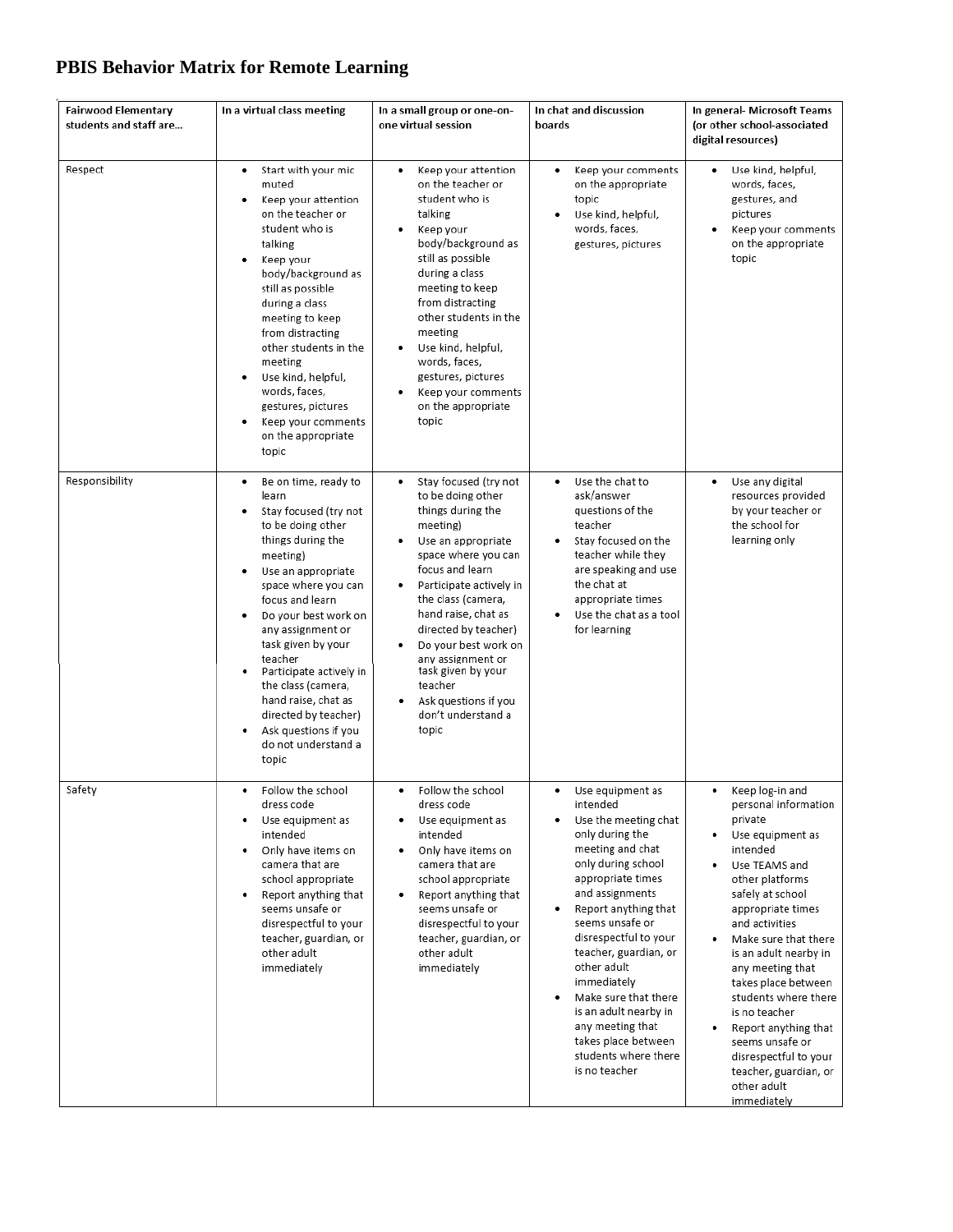## **What parents need to know about virtual referrals:**

Parental support for student behavior at during remote learning is critical. If your student has a behavior problem while attending virtual lessons, you will be notified. Support for your student at home could sound like:

- Asking your child to clearly explain his perceptions of what happened.
- Ask if they understand the rule or behavior that is in question.
- Ask how others may have perceived what they did.
- **Discuss with them how to accept the discipline issued or how to appropriately appeal if they disagree.**
- Ask, "How will you handle this next time?"



To better manage data and behavior tracking, please keep records on your students who you intervene with on a regular basis for teacher managed situations using the MTSS-B communication and tracking log. When sending a virtual referral form you must also attach a copy of the log. This allows us to collect data to determine any patterns of need and when to consider Tier 2-3 supports.